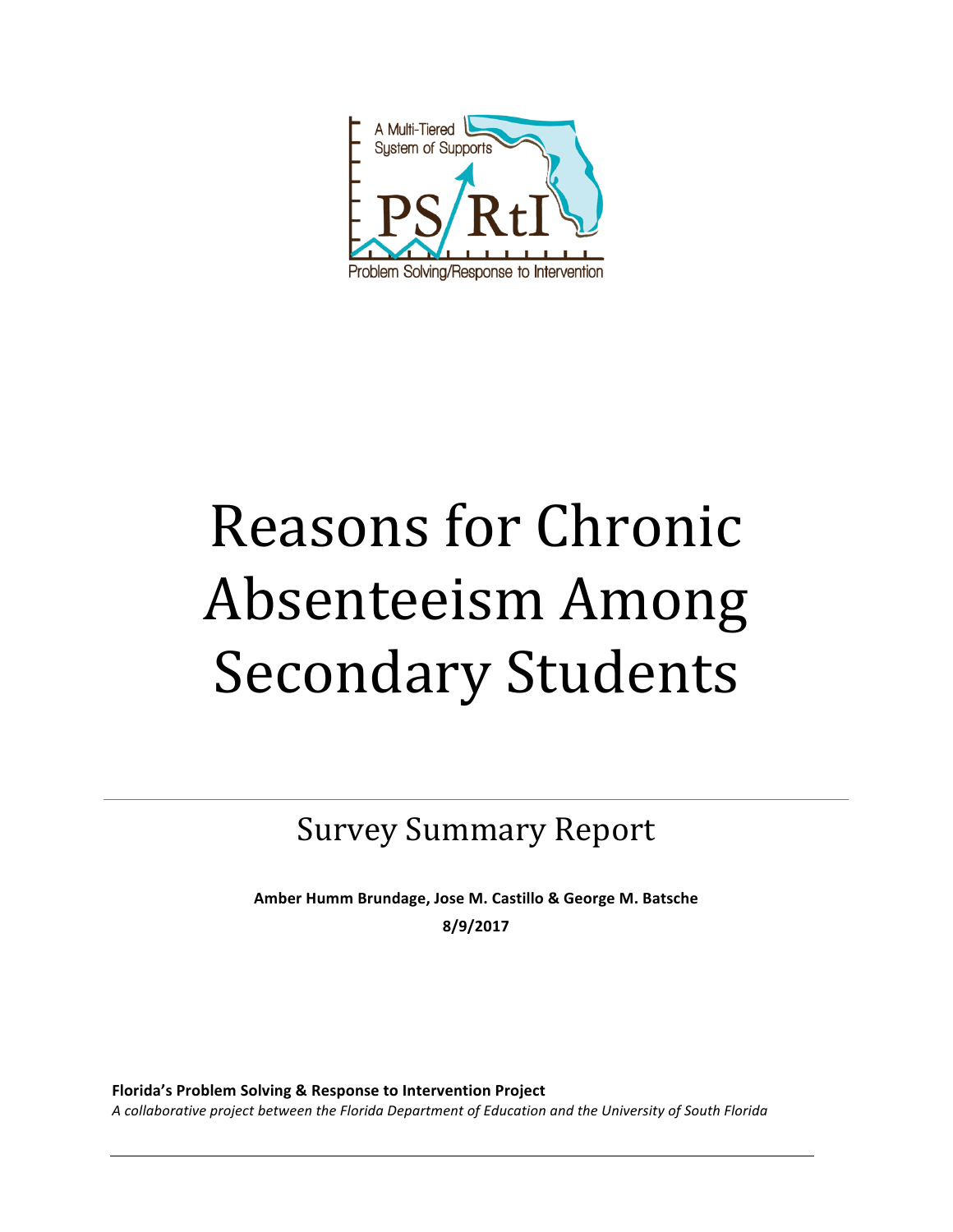# **Table of Contents**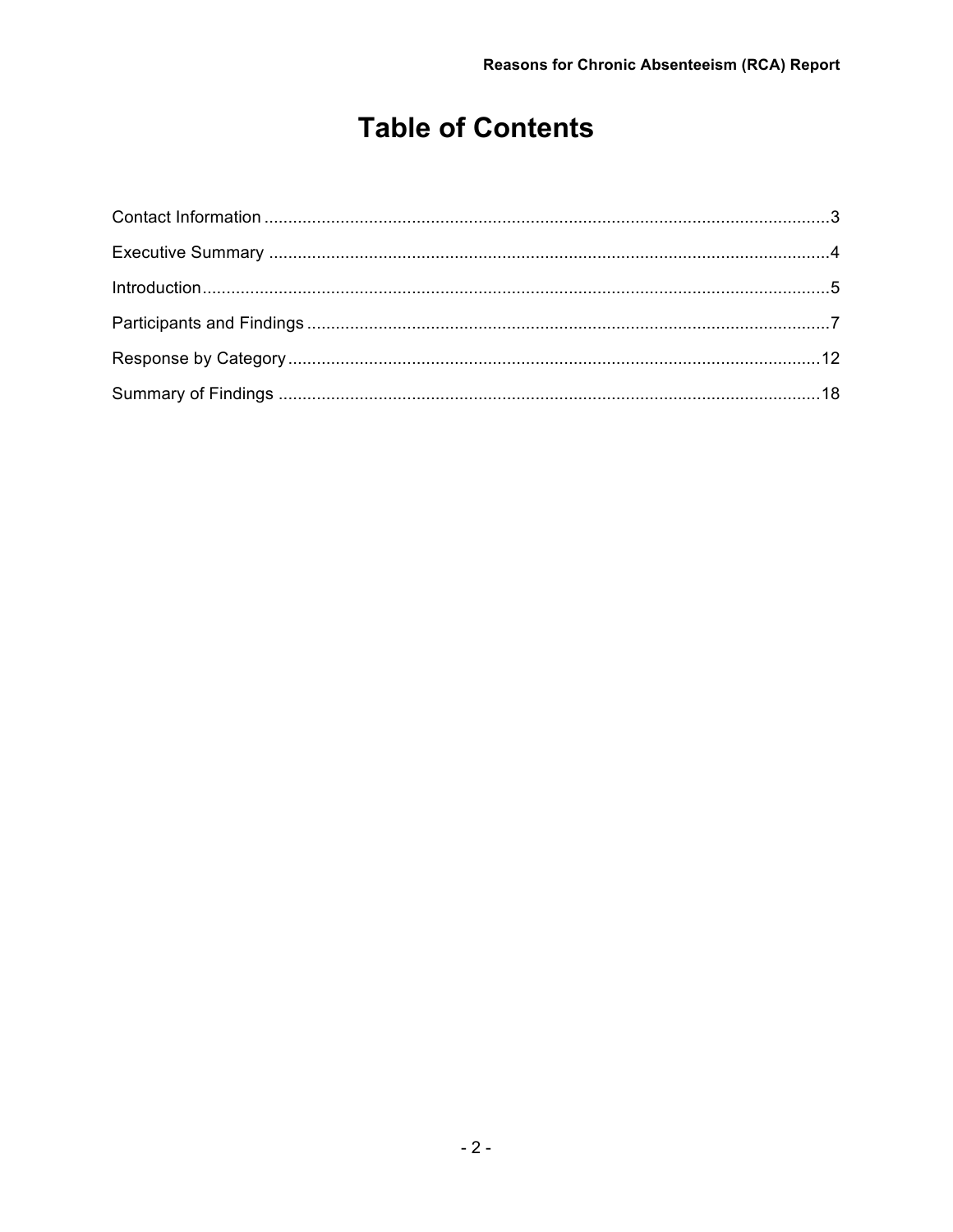# **Contact Information**

# **Researchers**

Amber Humm Brundage, PhD, NCSP José Castillo, PhD, NCSP

# **Project Co-Director**

George Batsche, EdD, NCSP José Castillo, PhD, NCSP

For specific staff contact information, go to http://floridarti.usf.edu/contact/contactinfo.html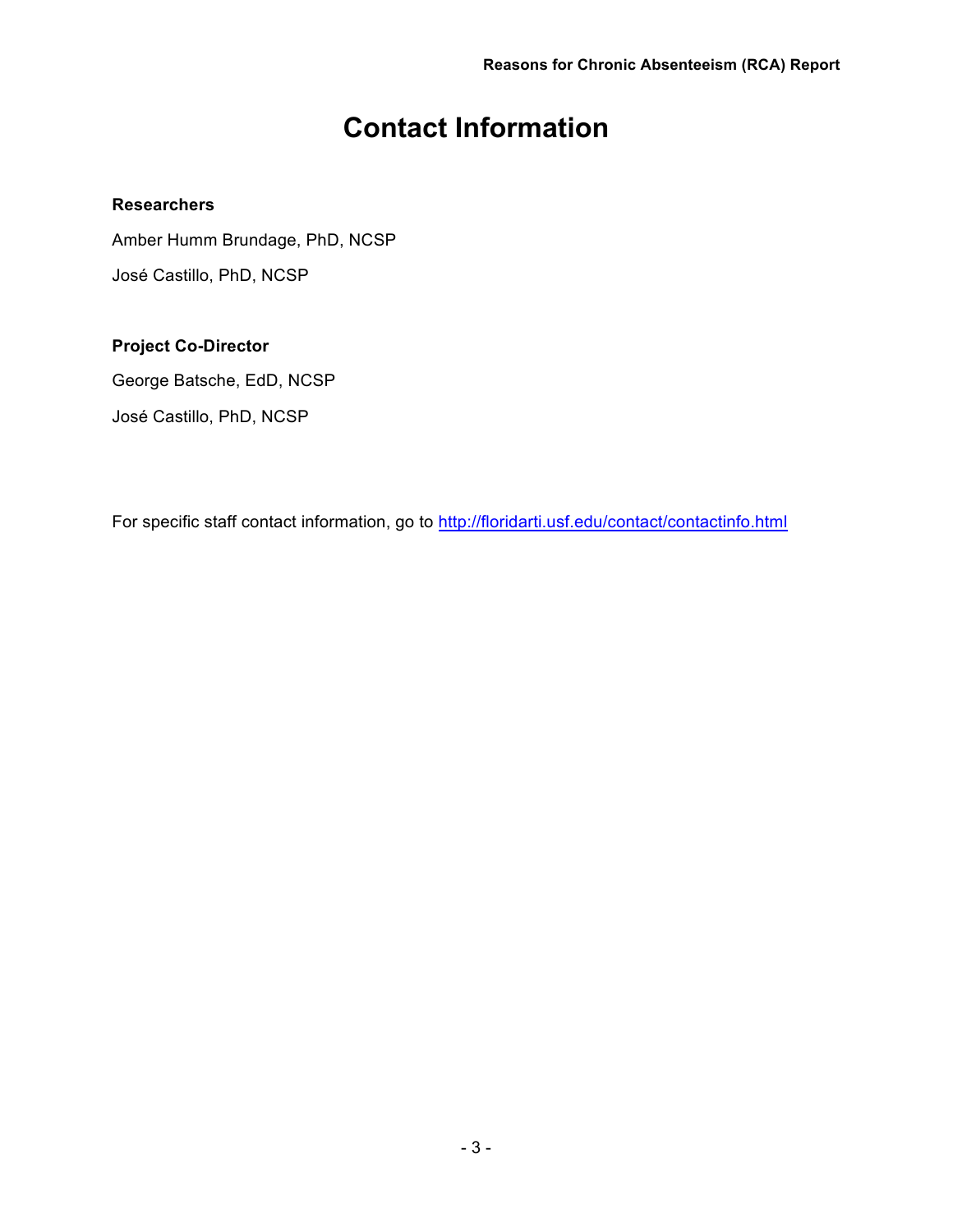# **Executive Summary**

This report presents information on the results of the Reasons for Chronic Absenteeism (RCA) Survey for secondary students. The data were collected directly from 5,790 chronically absent  $6<sup>th</sup>$ -12<sup>th</sup> grade students in 8 states (CA, FL, IA, KY, ME, MI, MN, RI), 21 school districts, and 91 schools. The data were collected from October through December 2016. Participants were selected based upon having missed 10% or more of instructional days during the 2015/2016 school year. The students rated survey items on a 0-3 scale which represented the reasons that they "never", "rarely", "sometimes", or "usually" missed school. The percentage of students who rated items within each category as "sometimes" or "usually" (rating of 2 or 3) the reason for missing school are calculated. The report provides information about their perceptions of how often they miss school, common barriers to attendance experienced by secondary students, and ideas for improving attendance. The information provided by the survey may be used to inform a data-based problem-solving process that includes the development of evidence-based interventions.

# *Findings*

**Perceptions of Absences.** In an effort to better understand students' perception of their own absences, students were asked to provide their number of absences during the previous school year. Forty-three percent (43%) of the students recalled and/or reported absences consistent with chronic absenteeism. This finding may suggest an intervention opportunity to increase student awareness of absences and implications associated with chronic absenteeism.

When students were asked about their absences in relation to peers, 55.2% of students perceived their absence rate to be the same as or less than peers. This response may indicate a skewed perception of what are considered typical absence rates, and indicate an intervention opportunity for correcting misconceptions and building awareness of good attendance patterns.

**Reasons for Absences.** Common barriers experienced by students were identified by determining the percentage of students who endorsed an item as "sometimes" or "usually" the reason they missed school. The top reported reasons for chronic absenteeism among students were related to **health** [92.6%] (short-term illness, chronic illness, and medical/dental/mental health appointments), **transportation** [53.0%] (missing the bus, car problems, not wanting to walk in bad weather, and being out-of-town), **personal stress** [41.8%] (depression/sadness, stressed/upset, family emergencies), **preferred activity outside of school** [41.0%] (hung-out with family/friends, stayed-up too late/overslept, substance use), and **value of school** [38.8%] (perceptions that school is boring, no reason to come to school, belief that school will not help reach future goals, perception that parents don't care if absent from school).

**Ideas for Improving Attendance**. The students provided ideas for supports to improve attendance by responding to open-ended prompts. Top ideas included: **decreased level of difficulty/strictness** (less homework, more fair/consistent rules, more lenient dress codes), **illness prevention** (not getting sick), **engaging environments** (more interesting/fun/relevant/hands-on classes or instruction), **improved climate/relationships** (nicer peers or adults, less "drama", less bullying), and **school schedule** (later start time, shorter classes, more time to pass between classes).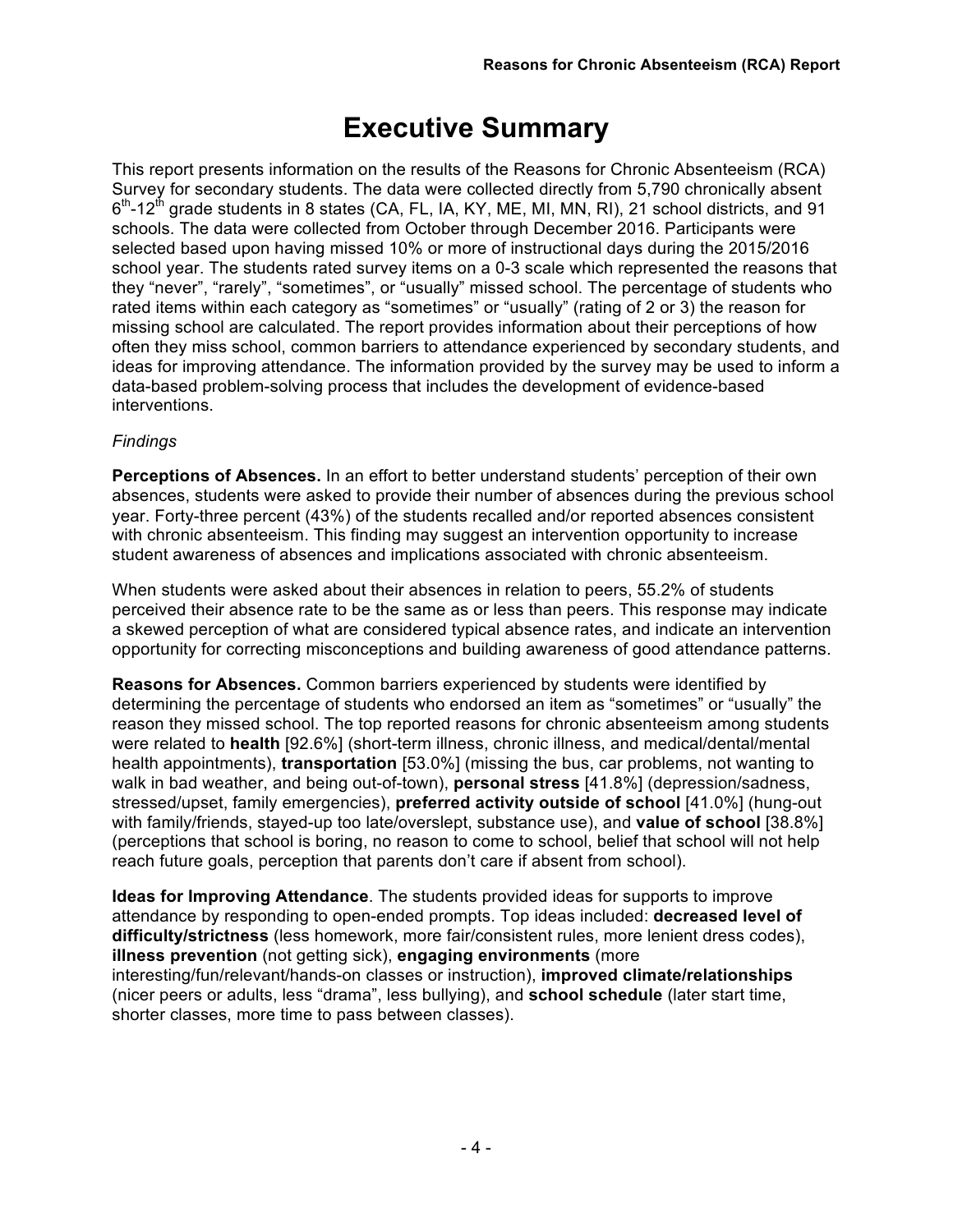# **Introduction**

Chronic absenteeism, commonly defined as missing 10% or more of instructional days per school year, has significant impact on student outcomes. It is associated with decreased reading levels, overall academic performance, on-time graduation rates, and post-secondary enrollment as well as increased dropout rates.<sup>1,2</sup> Fortunately, chronic absenteeism rates are alterable at the student and system-level when interventions are appropriately targeted and matched to student needs.

In order to efficiently and effectively match interventions to student needs, there is a need for reliable and valid data that provide sufficient information to understand the various challenges students experience. The Reasons for Chronic Absenteeism (RCA) Survey was developed to meet this need. RCA items were developed based on research and theory related to multifaceted reasons that students miss school. The items were reviewed for clarity, relevance, and necessity by an expert panel that was comprised of national, state, district and school-level stakeholders who have experience with dropout prevention, attendance, truancy, or school refusal. Items that did not meet 70% agreement in each of the dimensions (clarity, relevance, necessity) were altered based on reviewer feedback or eliminated.

After revisions, the items were then used in cognitive interviews with chronically absent middle and high school students to ensure that they perceived the items as intended. The students read the items aloud and verbalized their thoughts about what they thought the items were asking and how they would respond based on their experiences. The students provided feedback related to item language, content, clarity, and overall organization of the instrument. The items were again adjusted based on information gained during the cognitive interviews. The final version of the RCA used in the validation study was comprised of 13 demographic and perception of absences questions; 41 items measuring multifaceted reasons for absences; and three open-ended questions asking about other reasons for missing school, the reasons they do come to school, and what would help them come to school more often. The data were summarized at the school, district, and state levels.

This RCA report provides information about common barriers to attendance experienced by secondary students that may be used to inform a data-based problem-solving process that includes the development of evidence-based interventions. This report provides an overview of common barriers experienced by students in the United States as measured by the percentage of students who endorsed an item as "sometimes" or "usually" the reason they missed school. The barriers are organized around the following 12 categories:

- Health Related
- Personal Stress
- Physical Safety/Conflict
- School Climate
- School Stress
- Adult Responsibilities
- Housing/Material Instability
- Legal System Involvement
- Suspension
- Transportation
- Preferred Activity Outside of School
- Value of School

 <sup>1</sup> Balfanz, R., & Byrnes, V. (2012). *Chronic Absenteeism: Summarizing what we know from nationally available data.* Baltimore: Johns Hopkins University Center for Social Organization of Schools. <sup>2</sup> Chang, H. & Romero, M. (2008). *Present, engaged and accounted for the critical importance of addressing chronic* 

*absence in the early grades.* National Center for Children in Poverty (NCCP): The Mailman School of Public Health at Columbia University.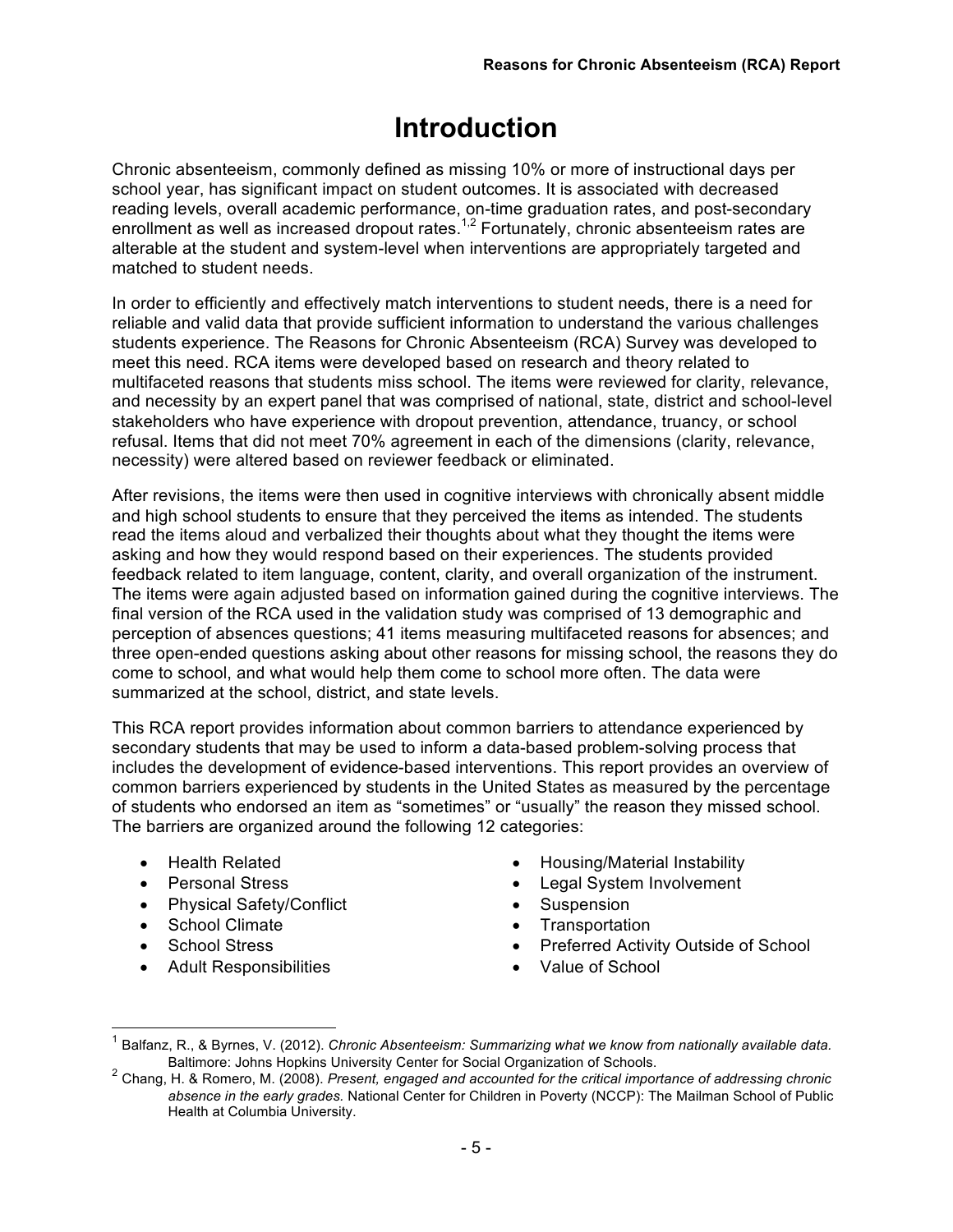In addition, the report provides student perceptions of their own number of absences and absence rates relative to peers. Also provided are student reports of perceived existing resources or motivators for school attendance and what they think would help them attend school more regularly or miss fewer days. More detailed information for each of the categories and student responses within each category are included below followed by a summary of key findings and questions for state-level stakeholders who are responsible for or are interested in addressing barriers to improving chronic absenteeism rates.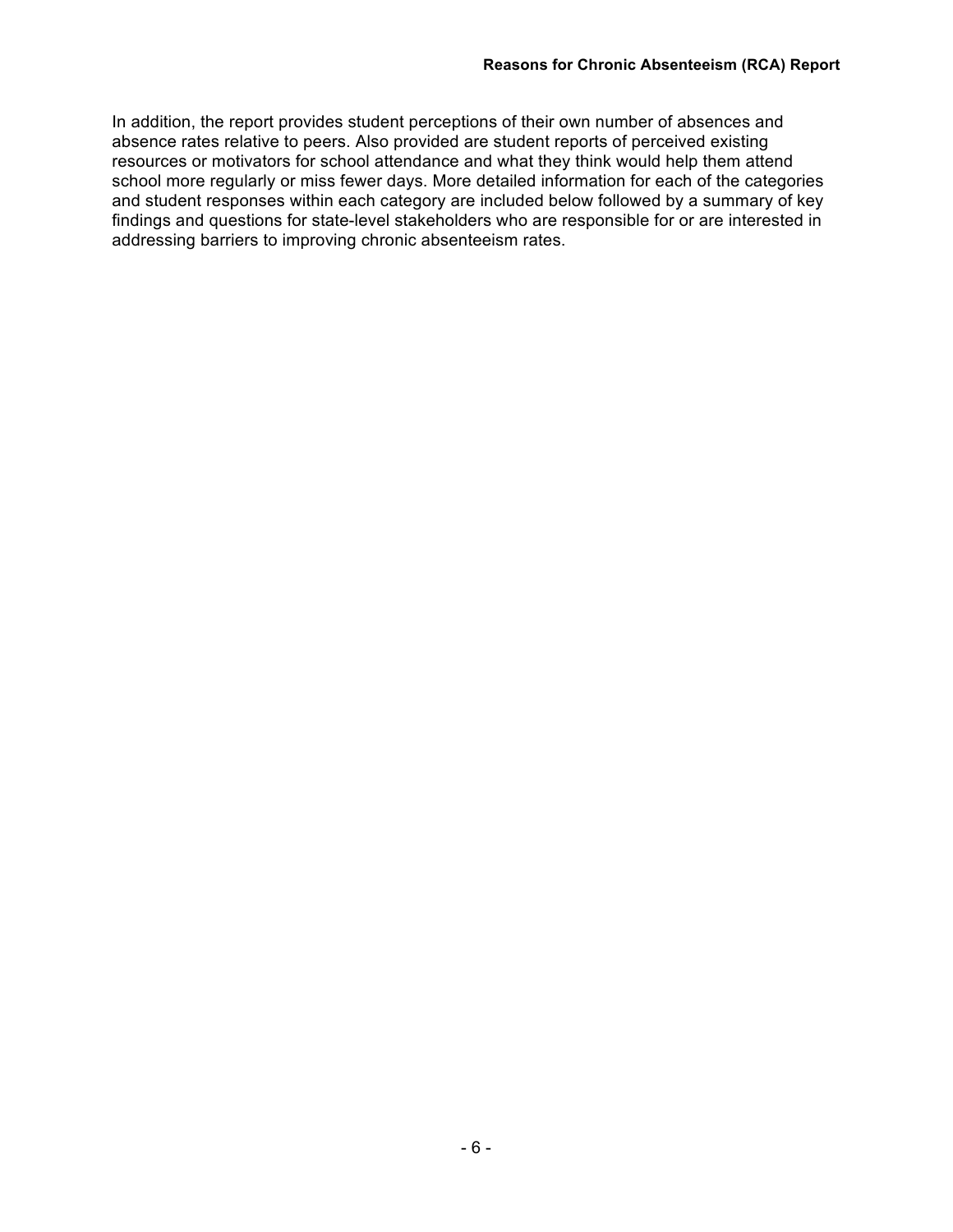# **Participants and Findings**

# *Participants*

The data provided are based on 5,790 secondary school students from 8 states (CA, FL, IA, KY, ME, MI, MN, RI), 21 school districts and 91 middle and high schools within the United States. The data were collected via student surveys from October through December of 2016. Districts were recruited for participation through a variety of means: flyers and promotion at state-wide conferences (in Florida); promotion in state disseminated discretionary project newsletters (in Florida); emails to district multi-tiered system of supports (MTSS) and positive behavior intervention and support (PBIS) contacts across the nation; emails via national listservs for PBIS, MTSS, and attendance issues; webinars for regional state-level MTSS professional learning communities (in Florida); and a webinar for a national state-level attendance association.

Participant districts selected which schools would participate in the survey. The researchers provided a one-hour webinar for each participant district/school that included background information on chronic absenteeism, survey development, administration procedures, and review of the survey items and data collection platform (SurveyMonkey®). Schools identified eligible students for participation (i.e., students who missed 10% or more days during the previous school year) and facilitated the collection of survey data using administration procedures articulated during the one-hour webinar.

The participant districts were representative of the range of districts throughout the United States. District size ranged from small to very large. The average chronic absenteeism rate among the participant schools ranged from 1% to 56% for traditional schools (69% if alternative schools are included in the range), and the number of reportedly chronic absent students per participant school ranged from 1 to 593. The participant school survey completion rates ranged from a low of 6% to a high of 100% for several schools who surveyed all of their reported chronically absent students. Table 1 below provides a summary of the participant student demographics.

## Table 1

| <b>Selected Demographics</b>           | Percentage |
|----------------------------------------|------------|
| Free/Reduced Lunch Eligible            | 72.5       |
| <b>Receive Special Education</b>       | 17.5       |
| English Not Primary Language           | 6.4        |
| Mother's Education- High School or GED | 54.0       |
| Mother's Education- College Degree     | 26.0       |
| Gender                                 |            |
| Male                                   | 49.9       |
| Female                                 | 49.0       |
| Other                                  | 1.1        |
| Race/Ethnicity                         |            |
| Multiracial                            | 11.2       |
| Asian                                  | 1.1        |
| <b>Black/African American</b>          | 15.0       |
| Hispanic/Latino                        | 16.6       |
| White                                  | 51.7       |
| American Indian                        | 1.3        |

#### *Participant Student Summary Demographics*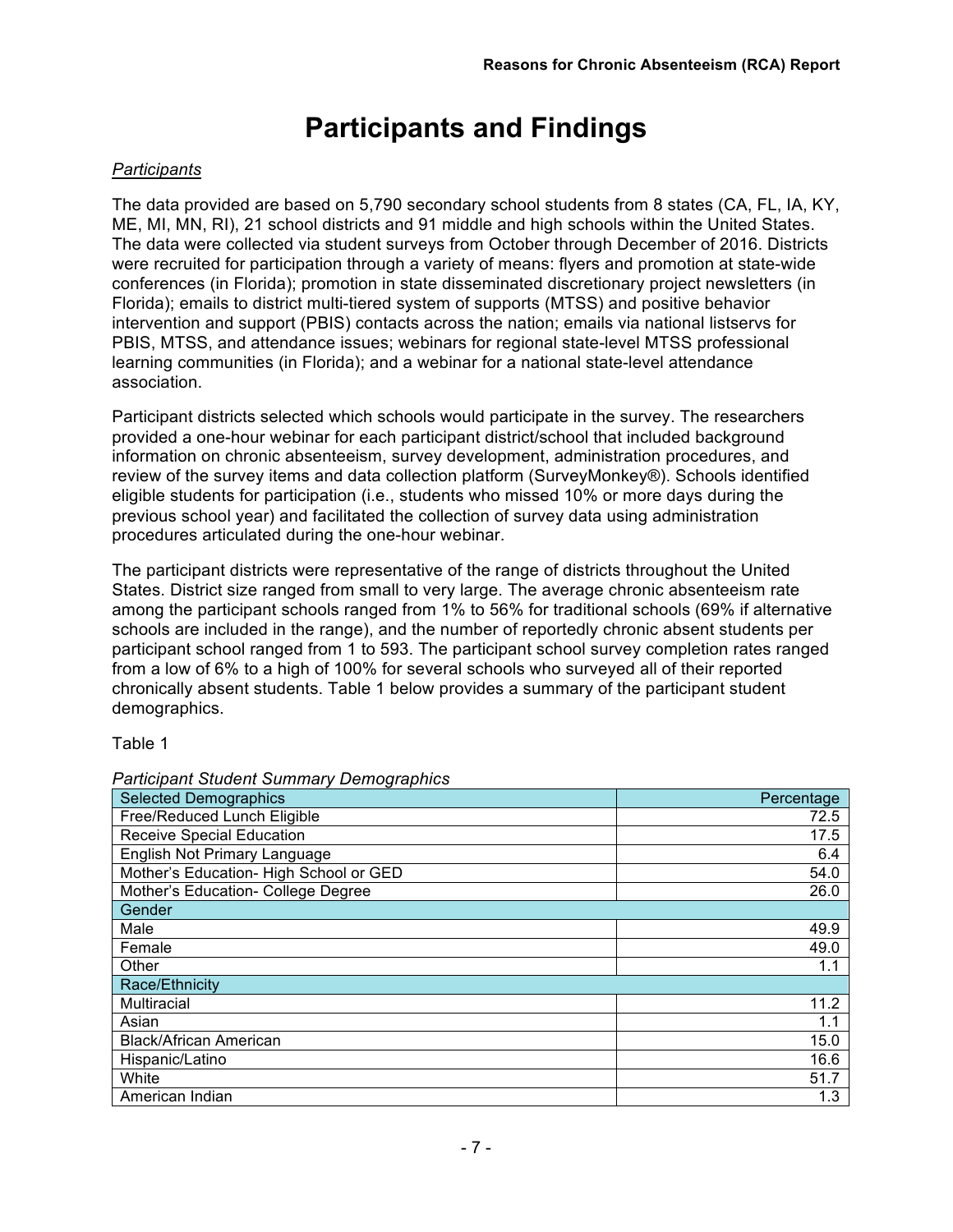| Native Hawaiian/Pacific Islander | 0.3       |
|----------------------------------|-----------|
| Prefer not to Say                | 3.0       |
| Grade-Level                      |           |
| 6 <sup>th</sup>                  | 16.0      |
| $\overline{\mathcal{F}}$ th      | 16.4      |
| 8 <sup>th</sup>                  | 18.9      |
| 9 <sup>th</sup>                  | 13.0      |
| 10 <sup>th</sup>                 | 13.4      |
| 11 <sup>th</sup>                 | 11.       |
| 12 <sup>th</sup>                 | 11.<br>.4 |

The majority of students who participated in the survey were eligible for free or reduced price lunch and reported their mother's education level to be some high school, high school diploma, or GED. There was a significantly higher percentage of student with disabilities who participated in this study (17.5%) than would be expected from the national incidence level (13%). This is a 35% higher rate. These data are consistent with research indicating that students with disabilities and those from economically disadvantaged households are often over-represented within the chronically absent student population.

There was a fairly equal distribution of males versus females with 1% identifying as other (transitioning, transgendered, etc.). Roughly half of the survey participants identified as White and the majority reported being in middle grades.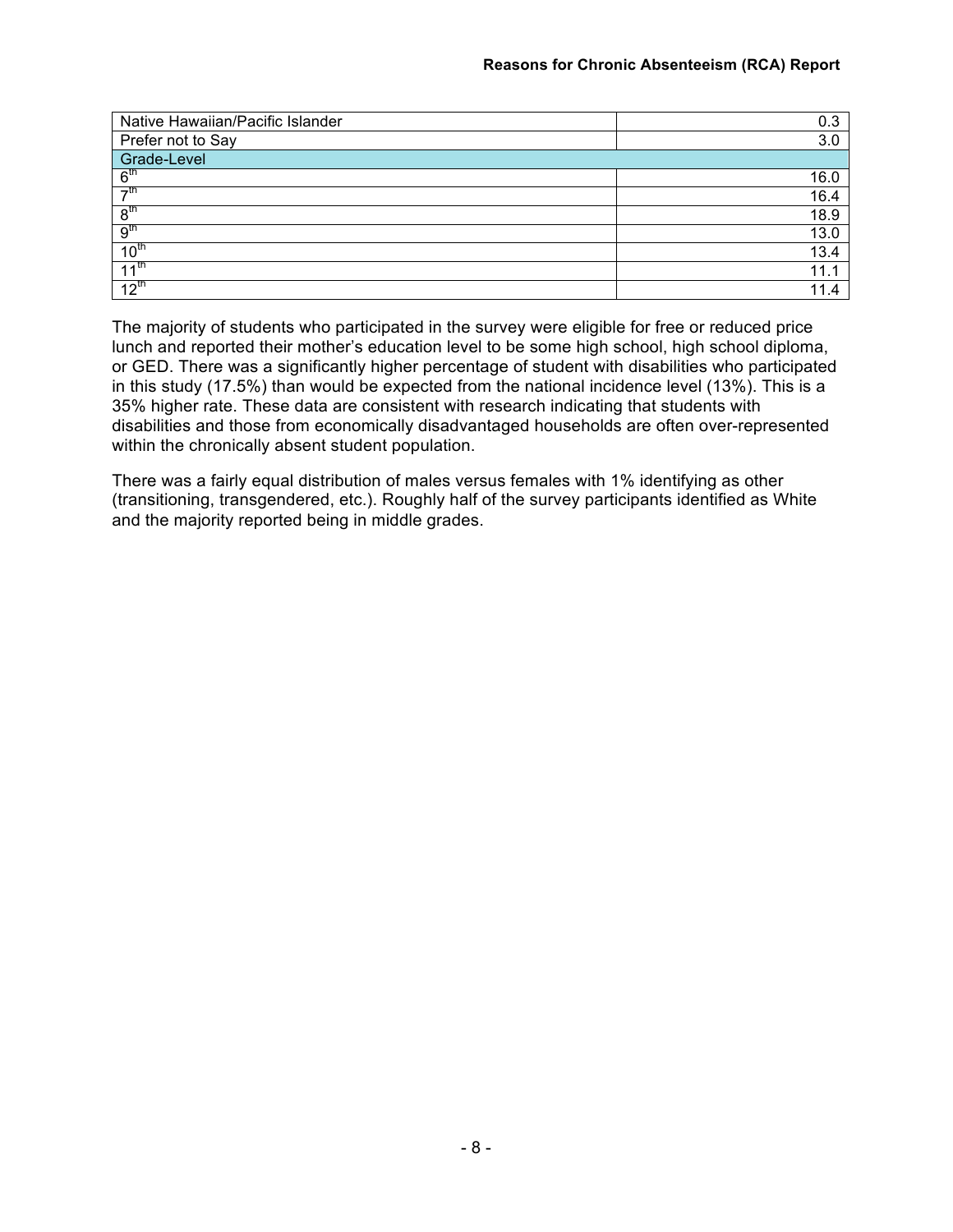# *Findings*

Table 2 below provides an overview of the percentage of all students who rated items in each category as "sometimes" or "usually" the reason(s) they missed school. Health Related (92.6% endorsed an item within this domain as "sometimes" or "usually" the reason they missed school) reasons were the most commonly reported, followed by Transportation (53.0%), Personal Stress (41.8%), and Preferred Activity Outside of School (41.0%). On the following pages more detailed information is provided for each of the categories.

# Table 2

| <b>Overall Responses</b>             |            |
|--------------------------------------|------------|
| Reason                               | Percentage |
| <b>Health Related</b>                | 92.6       |
| Transportation                       | 53.0       |
| <b>Personal Stress</b>               | 41.8       |
| Preferred Activity Outside of School | 41.0       |
| Value of School                      | 38.8       |
| School Stress                        | 34.8       |
| <b>School Climate</b>                | 32.2       |
| Safety/Conflict                      | 21.2       |
| <b>Adult Responsibility</b>          | 17.0       |
| Legal System Involvement             | 15.6       |
| Housing/Material Instability         | 13.6       |
| Suspension                           | 10.5       |

*Percentage of Endorsements by Reason for Chronic Absenteeism Category*

# *Perceptions of Absences*

In order to be eligible to participate in the survey, students had to have missed 18 or more (10%) days of school during the 2015/2016 school year. Table 3 provides a summary of student *perceptions* of the number of school days they missed during the 2015/2016 school year. Approximately 43% of students accurately recalled and/or reported absences consistent with chronic absenteeism. This finding may suggest an intervention opportunity to increase student awareness of absences and implications associated with chronic absenteeism.

## Table 3

## *Absences Last Year*

| <b>Reported Number of Absences</b><br>Last Year | Percentage<br>of Students |
|-------------------------------------------------|---------------------------|
| $0-5$ days                                      | 13.8                      |
| $6-10$ days                                     | 21.5                      |
| 11-15 days                                      | 21.7                      |
| 16-20 days                                      | 17.8                      |
| $21 + days$                                     | 25.2                      |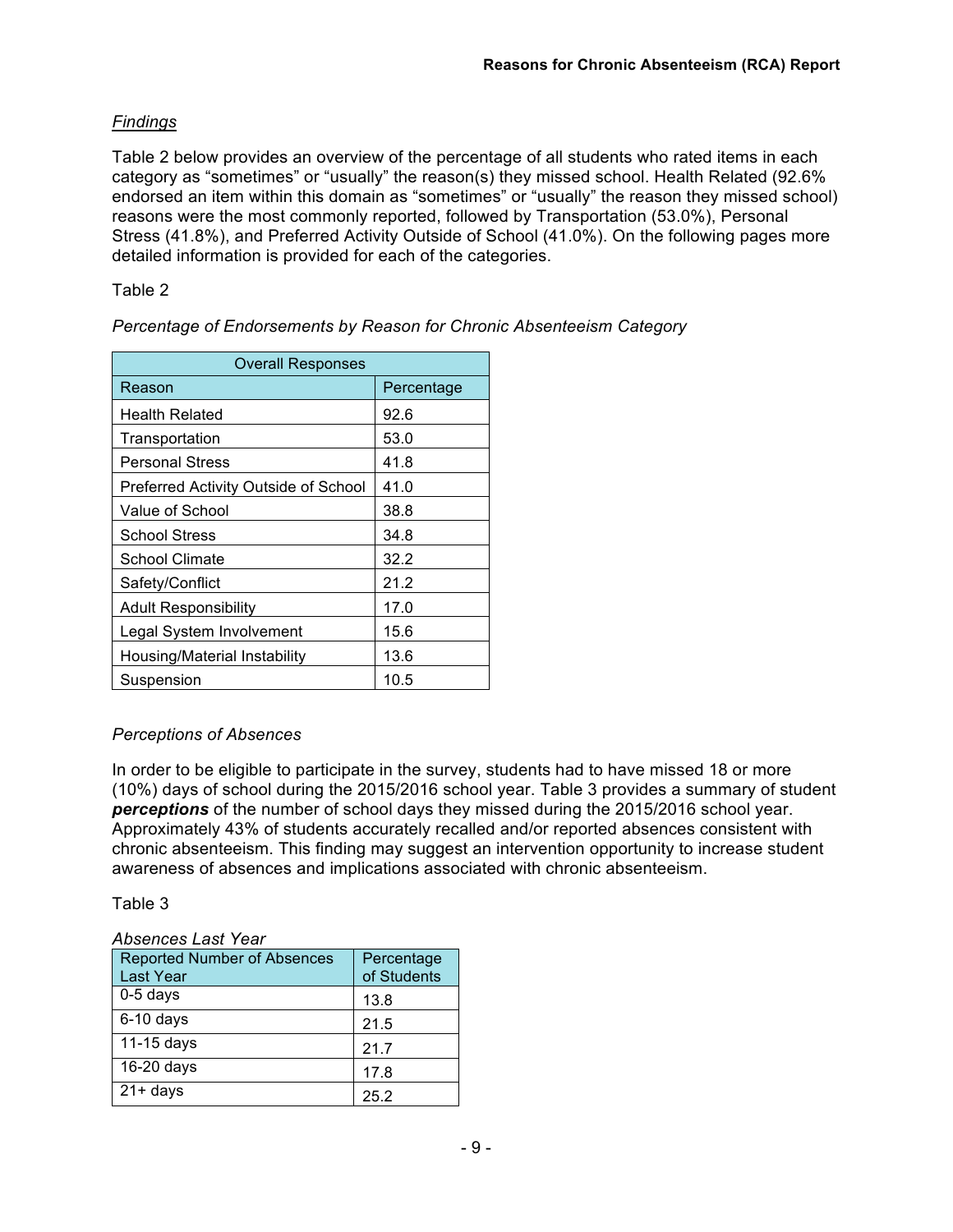Students also were asked to report on their perceived number of absences within the last month. This statistic may be an indicator of students who are on-pace to be chronically absent during a given year. As highlighted by Attendance Works, as few as two absences per month can lead to 18 or more days of school missed per year. Approximately 68% of students reported 2 or more absences in the previous month indicating they may have had an increased likelihood of chronic absenteeism during the school year in which they were surveyed.

#### Table 4

#### *Absences Last Month*

| <b>Reported Number of Absences</b><br><b>Last Month</b> | Percentage<br>of Students |
|---------------------------------------------------------|---------------------------|
| $0-1$ days                                              | 31.9                      |
| 2-3 days                                                | 41.0                      |
| $4+$ days                                               | 27 <sub>1</sub>           |

In an attempt to better understand student perceptions about the frequency of their absences, students were asked to report if they perceived they had the same, fewer or greater number of absences relative to other students. Over one-half of students (55.2%) perceived their absence rate to be the same as or less than peers. This rate may indicate a skewed perception of what are considered typical absence rates and indicate an intervention opportunity for correcting misconceptions and building awareness of good attendance patterns.

#### Table 5

#### Absence Rate Compared to **Peers** Percentage of Students Absence Rate Less than Peers | 23.9 Absence Rate the Same as Peers 31.3 Absence Rate More than peers  $\vert$  44.8

## *Absences Compared to Others*

# *Resources/Motivators*

To better understand student perceptions of resources or motivators for school attendance, students were asked to identify the reasons that they do come to school. The student responses were then organized into themes and each instance in which a theme was mentioned was calculated and aggregated. Table 6 provides the top reported reasons (out of 4,859 responses) for school attendance which were Value of Education (desire to learn, future goals, to get an education), followed by Peer Relationships. It should be noted that despite the survey participants having been identified as chronically absent in the previous school year, many recognized that school is a means to achieve future goals and necessary for obtaining a foundational education. This finding may reflect a lack of understanding of the impact of chronic absenteeism on educational outcomes (course performance, graduation, dropout rates, etc.).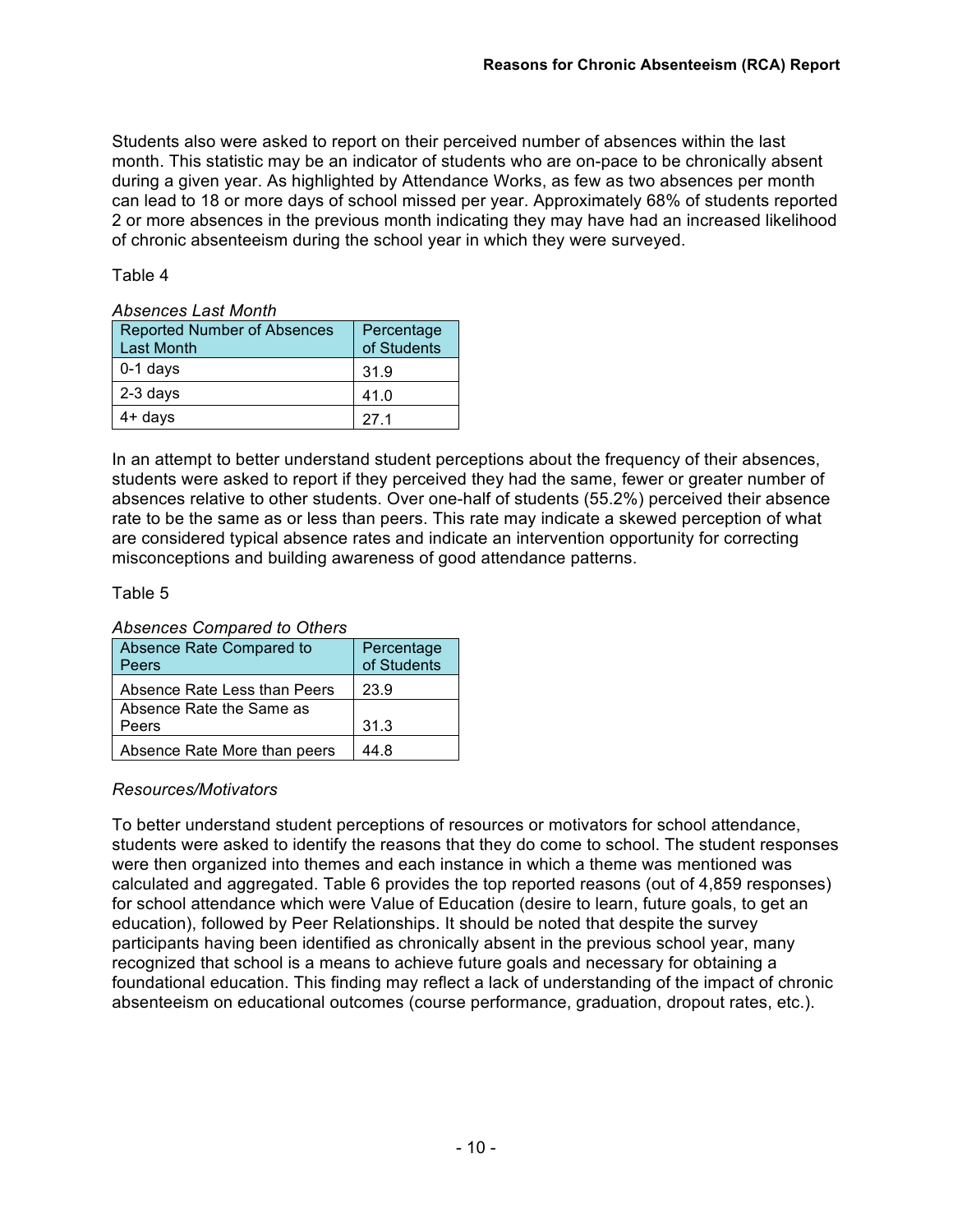# Table 6

#### *Reasons for School Attendance*

| <b>Top Responses</b>                                                       |                        |
|----------------------------------------------------------------------------|------------------------|
| Motivator                                                                  | Instances<br>Mentioned |
| Value of Education (Desire to learn, future goals, to<br>get an education) | 3080                   |
| <b>Peer Relationships</b>                                                  | 1973                   |
| School Activities (Clubs, sports, extra-curricular<br>activities)          | 723                    |
| Required- Unspecified (I have to)                                          | 186                    |
| Classes (Content area or elective)                                         | 176                    |
| Parent Support (Parent expectation/support for<br>attendance)              | 174                    |

# *Supports*

Students were asked to provide ideas for what they thought would help them attend school more regularly. Table 7 indicates that the top reported support (out of 4,525 responses) to improve attendance was to address the Level of Difficulty/Strictness (less homework, more fair rules, lenient dress code).

## Table 7

#### *Supports to Improve Attendance*

| <b>Top Responses</b>                                                                       |                        |
|--------------------------------------------------------------------------------------------|------------------------|
| Supports                                                                                   | Instances<br>Mentioned |
| Level of Difficulty/ Strictness (Less<br>homework, more fair rules, lenient dress<br>code) | 501                    |
| Illness Prevention (If I didn't get sick)                                                  | 467                    |
| Engaging Environment (More interesting/fun<br>instruction or classes, more hands-on)       | 462                    |
| Improved Climate/Relationships (Nicer<br>peers/adults, less drama, less bullying)          | 400                    |
| School schedule (Later start time, shorter<br>classes, more time to pass between classes)  | 359                    |
| Academic Support (Tutoring, better teachers,<br>help from teachers)                        | 289                    |
| Unsure (Not sure, I don't know)                                                            | 288                    |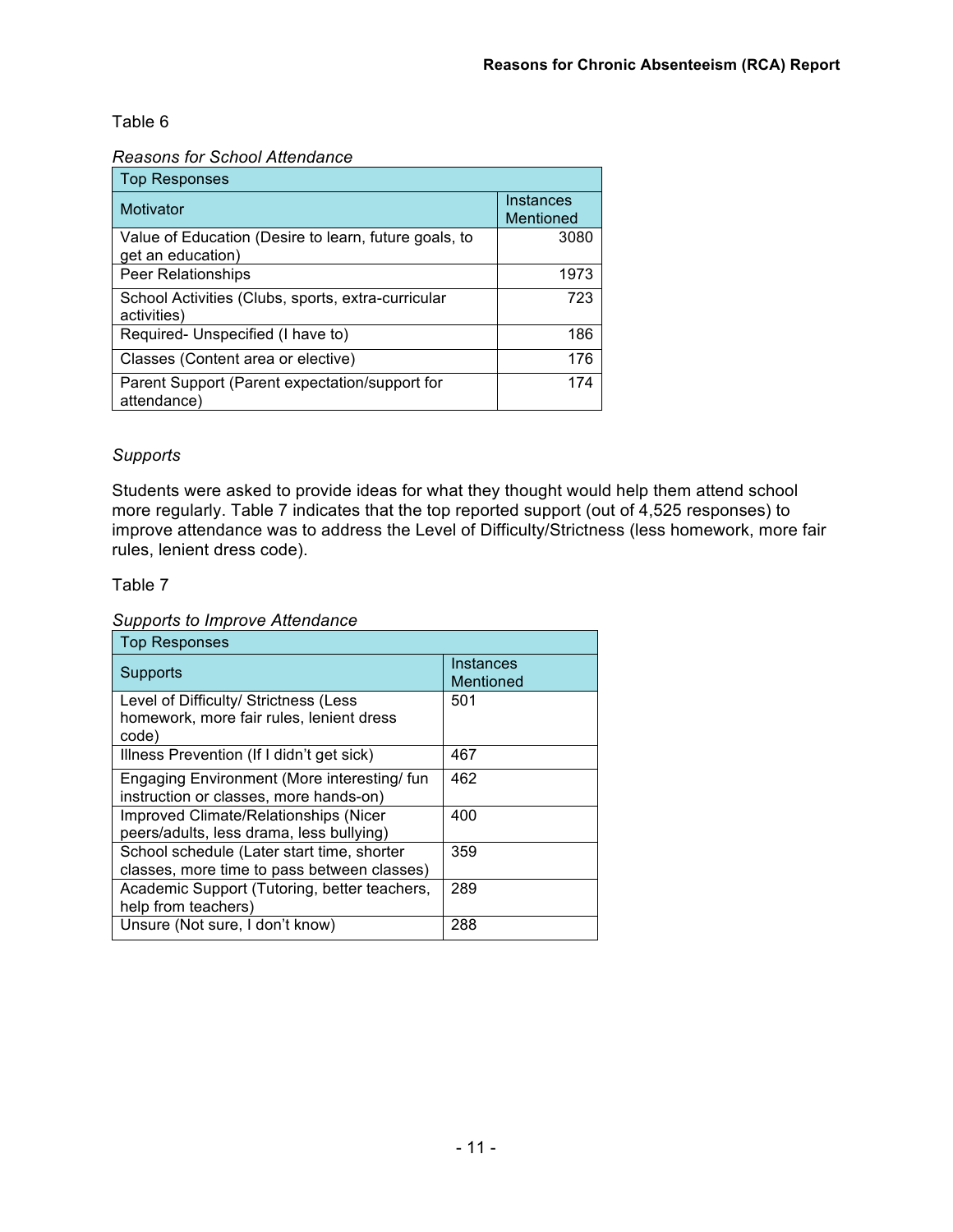# **Response by Category**

# **Health Related**

Health Related barriers were reported by 92.6% of the chronically absent students to be the reasons they missed school "sometimes" or "usually." Health Related barriers were the most frequently reported reasons for students missing school among all the categories. Items within the health related category measured short-term (cold, flu, etc.) and chronic illnesses (asthma, allergies, disease), medical appointments, and the perception of becoming or getting sick while at school.

Among student groups, students who identified as White and who qualified for free or reduced price lunch reported health related reasons for missing school most often.

## Figure 1

#### *Health Related*



#### **Personal Stress**

Personal Stress was reported as "sometimes" or "usually" the reason for missing school by 41.8% of the chronically absent students. Personal Stress included items that measured perceived levels of stress, depression or sadness, being too "upset" to attend school, or family emergencies that may include death, illness, injury, or "drama."

Among student subgroups, students who identified as female, who identified as White, and who qualified for free or reduced price lunch reported missing school due to personal stress most often.

#### Figure 2

#### *Personal Stress*

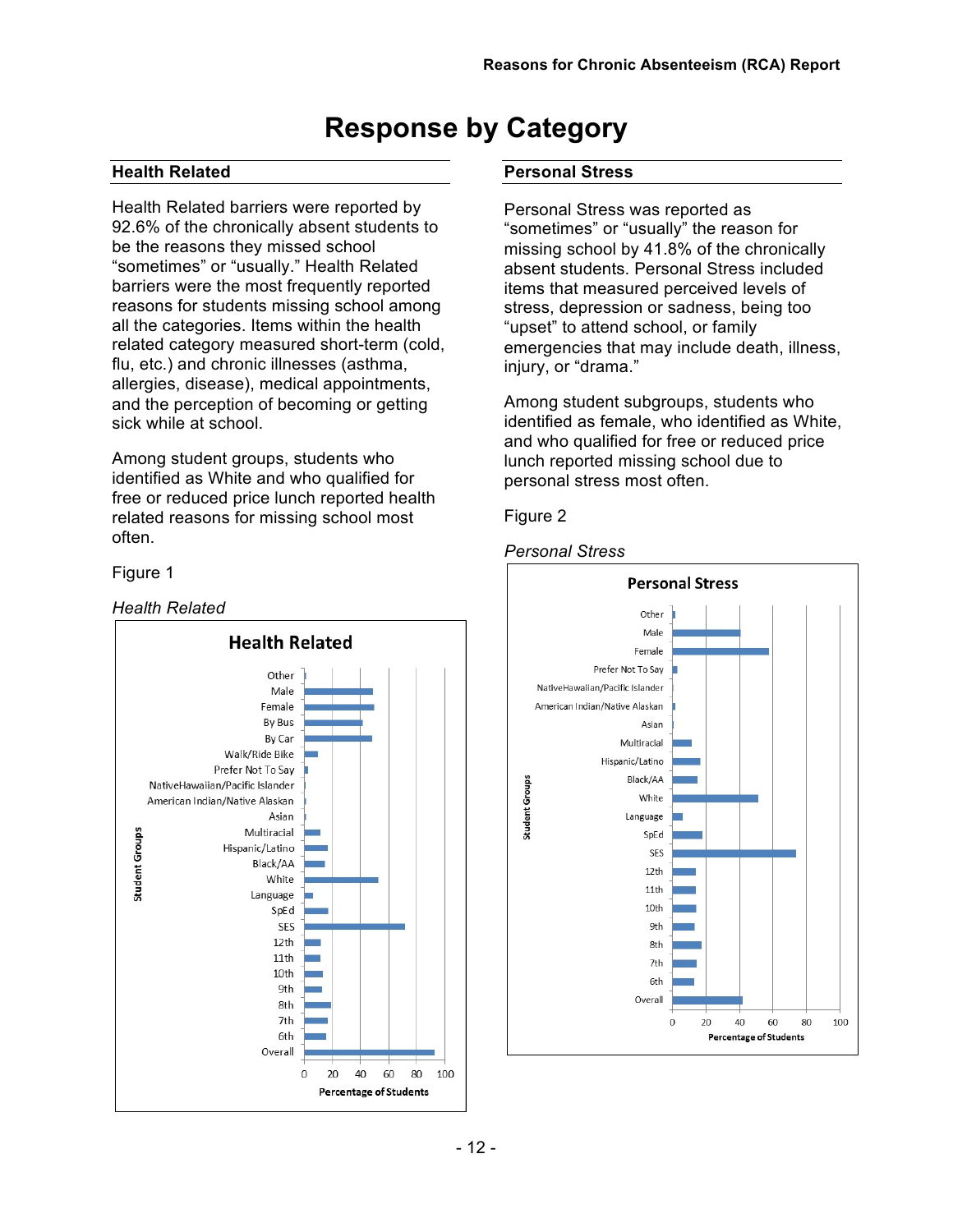# **Physical Safety/Conflict**

Physical Safety/Conflict reasons were endorsed by 21.2% of students overall. Items in the Physical Safety/Conflict category measured student perceptions of safety on the bus ride or walk to/from school, safety while at school, teasing/bullying, or avoidance of other students due to conflict.

Among student subgroups, students who identify as female, who identified as White, who qualified for special education, and who qualified for free or reduced price lunch reported missing school due to physical safety/conflict most often.

# Figure 3

## *Physical Safety/Conflict*



# **School Climate**

School Climate barriers were reported as "sometimes" or "usually" the reasons for missing school by 32.2% of the chronically absent students. School Climate included items that measured student perceptions of the physical environment of the school (condition, cleanliness, basic supplies) as well as the affective environment (perceived fairness of rules/discipline practices, kindness of others, recognition of absences by others).

Among student subgroups, students who identified as White, who qualified for special education, and who qualified for free or reduced price lunch reported missing school due to school climate most often.



# *School Climate*

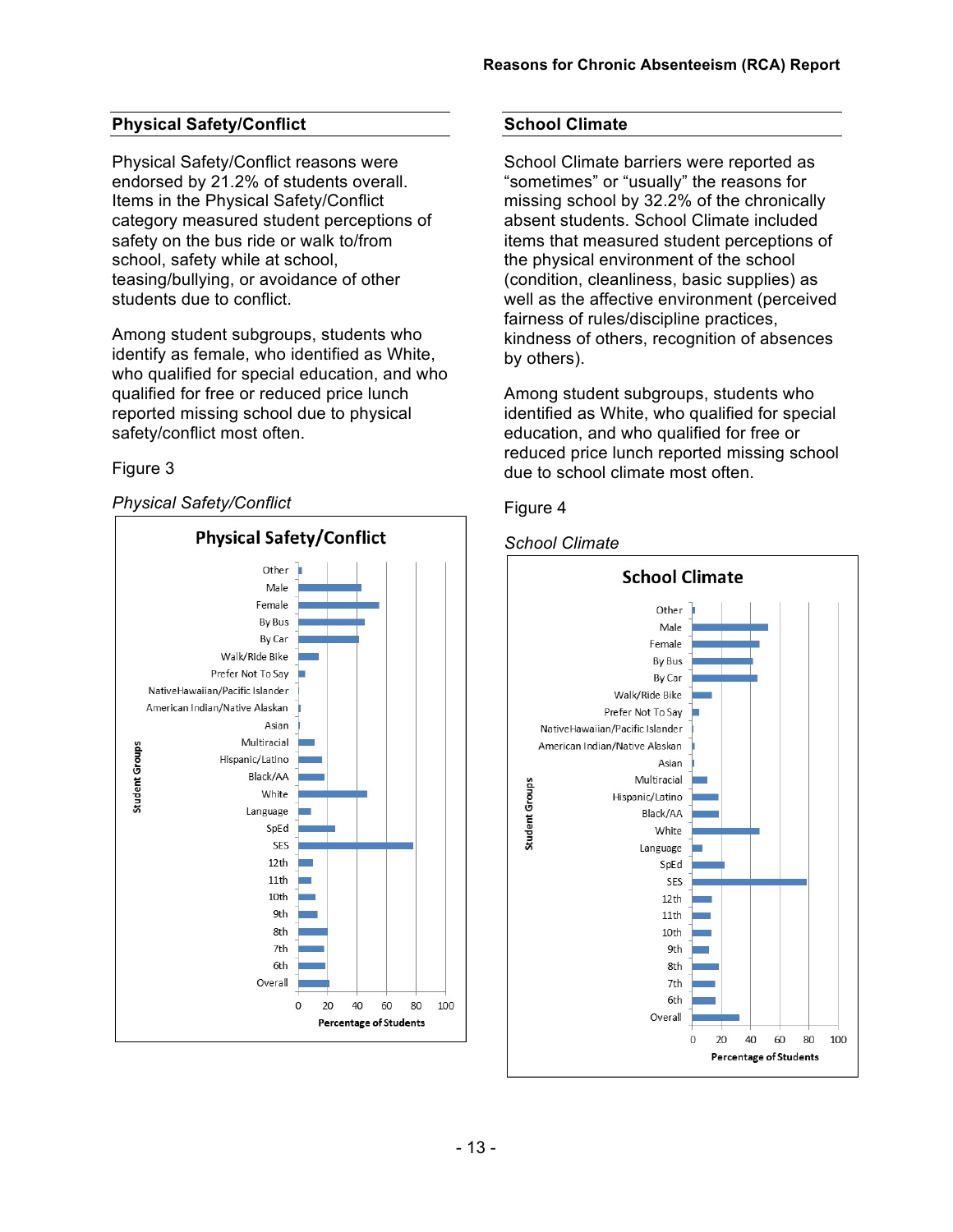# **School Stress**

School Stress reasons were endorsed by 34.8% of students overall. Items in the School Stress category measured the perception of the level of difficulty in school work, lack of preparedness for a class, and avoidance of a teacher or class.

Among student subgroups, students who identified as White, who qualified for special education, and who qualified for free or reduced price lunch reported missing school due to school stress most often.

#### Figure 5

#### *School Stress*



#### **Adult Responsibilities**

Adult Responsibilities were reported as "sometimes" or "usually" the reasons for missing school by 17% of the chronically absent students. Adult Responsibilities included items that measured having to work, care for another family member, or help a family member.

Among student subgroups, students who identified as male, who identified as White, Black/African American, who qualified for special education, and who qualified for free or reduced price lunch reported missing school due to adult responsibilities most often.



#### *Adult Responsibility*

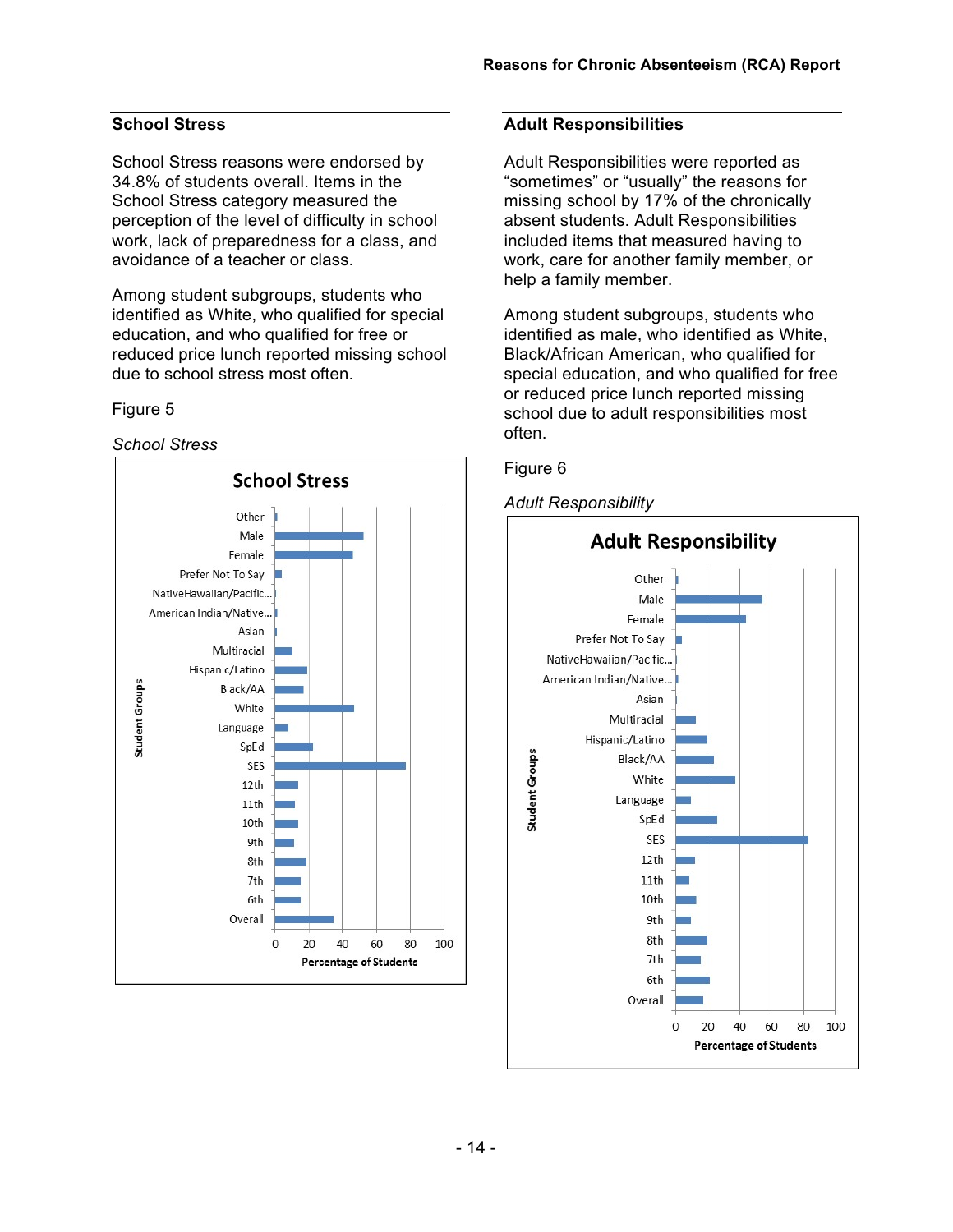# **Housing/Material Instability**

Housing/Material Instability was reported as "sometimes" or "usually" the reasons for missing school by 13.6% of the chronically absent students. Housing/Material Instability included items that measured lack of clean or appropriate clothing or materials for school, mobility, lack of housing or household utilities.

Among student subgroups, students who identified as White or Black/African American, who qualified for special education, and who qualified for free or reduced price lunch reported missing school due to housing/material instability most often.

# Figure 7

# *Housing/Material Instability*



# **Legal System Involvement**

Legal System Involvement reasons were endorsed by 15.6% of students overall. Items in the Legal System Involvement category measured incarceration (juvenile or adult facilities) and missing school due to court attendance.

Among student subgroups, students who identified as male, who identified as White or Hispanic/Latino, who qualified for special education, and who qualified for free or reduced price lunch reported missing school due to legal system involvement most often.

# Figure 8

#### *Legal System Involvement*

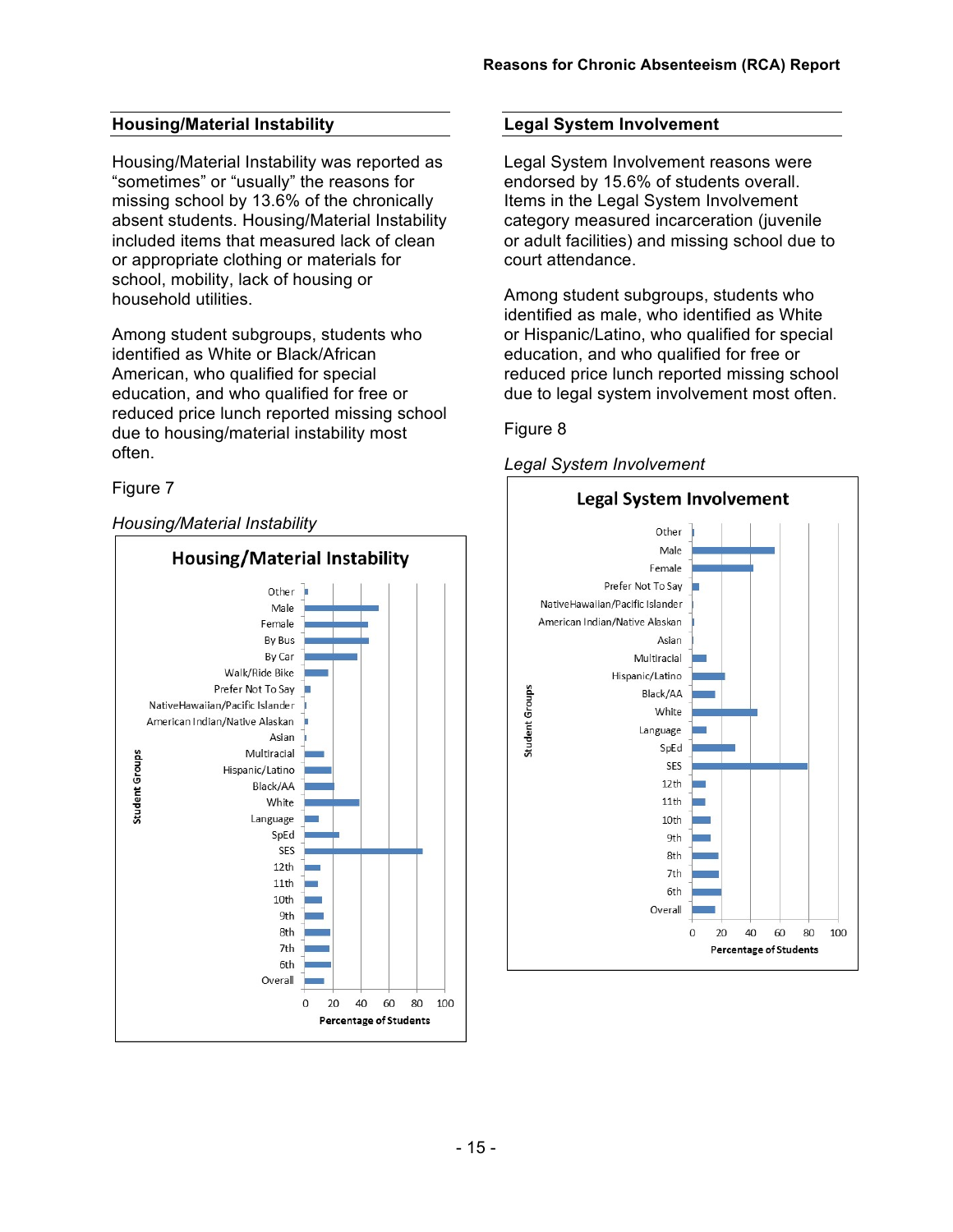## **Suspension**

Suspensions were reported by 10.5% of the chronically absent students to be the reasons they missed school "sometimes" or "usually." One Item made up this category (student absences due to suspensions).

Among student subgroups, students who identify as male, who identified as White or Black/African American, who qualified for special education, and who qualified for free or reduced price lunch reported missing school due to suspensions most often.

#### Figure 9

#### *Suspension*



#### **Transportation**

Transportation reasons were endorsed by 53% of students overall. Items in the Transportation category measured car problems, bus problems (late, missed, did not come), not wanting to walk in bad weather, or being out of town.

Among student subgroups, students who identified as White and who qualified for free or reduced price lunch reported missing school due to transportation most often.

#### Figure 10



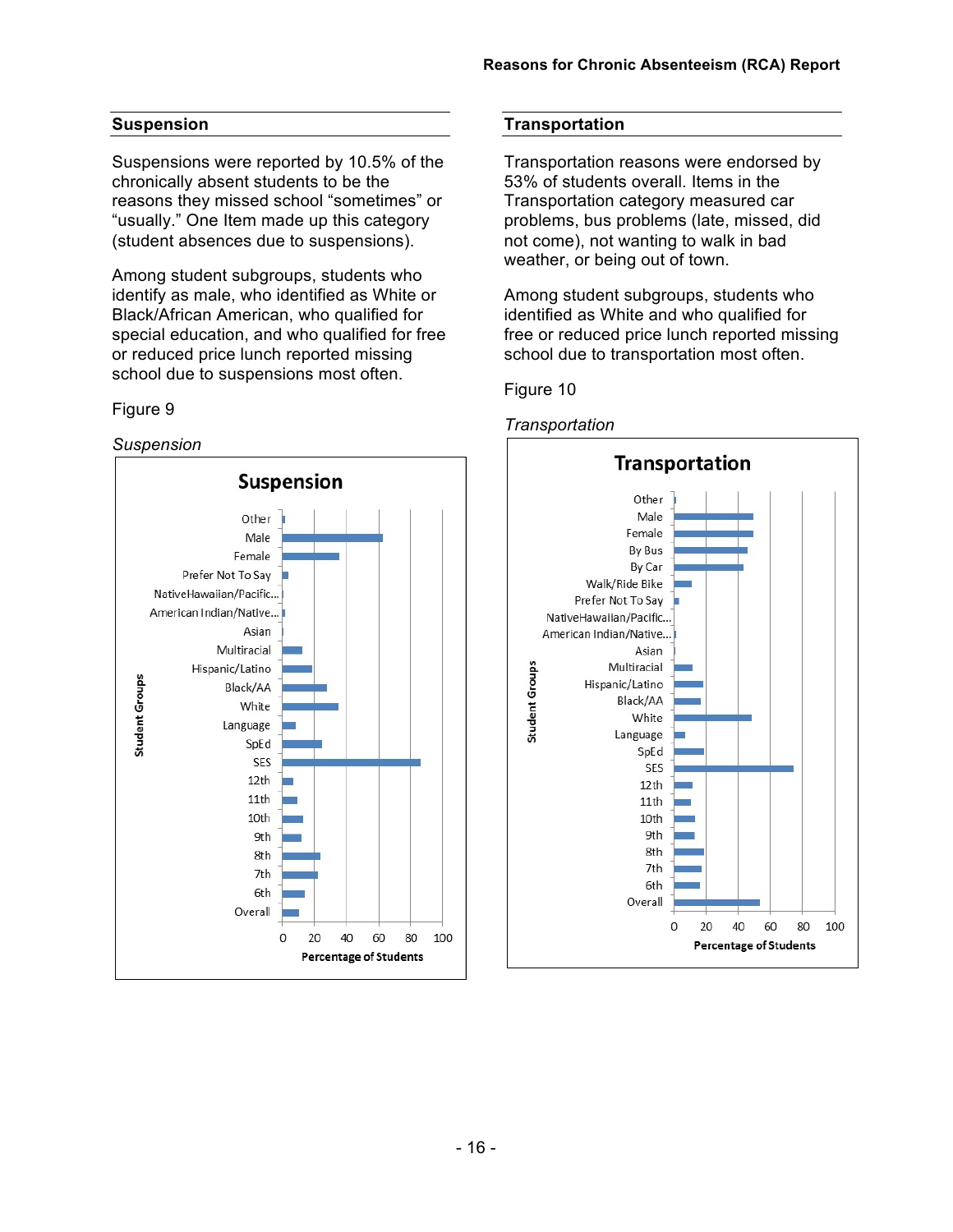# **Preferred Activity Outside of School**

Preferred Activity Outside of School was reported as "sometimes" or "usually" the reason for missing school by 41% of the chronically absent students. Preferred Activity Outside of School included items that measured hanging out with family/friends instead of attending school, staying up too late to get up for school, oversleeping, and substance use.

Among student subgroups, students who identified as White, who qualified for special education, and who qualified for free or reduced price lunch reported missing school due to preferred activity outside of school most often.

Figure 11

# *Preferred Activity Outside of School*



# **Value of School**

Value of School was reported as "sometimes" or "usually" the reasons for missing school by 38.8% of the chronically absent students. Value of School included items that measured student perceptions that school is boring, their parents don't care if they miss school, school will not help them reach future goals, and a general belief that there is no reason to attend school.

Among student subgroups, students who identified as male, who identified as White, who qualified for special education, and who qualified for free or reduced price lunch reported missing school due to value of school most often.

Figure 12

# *Value of School*

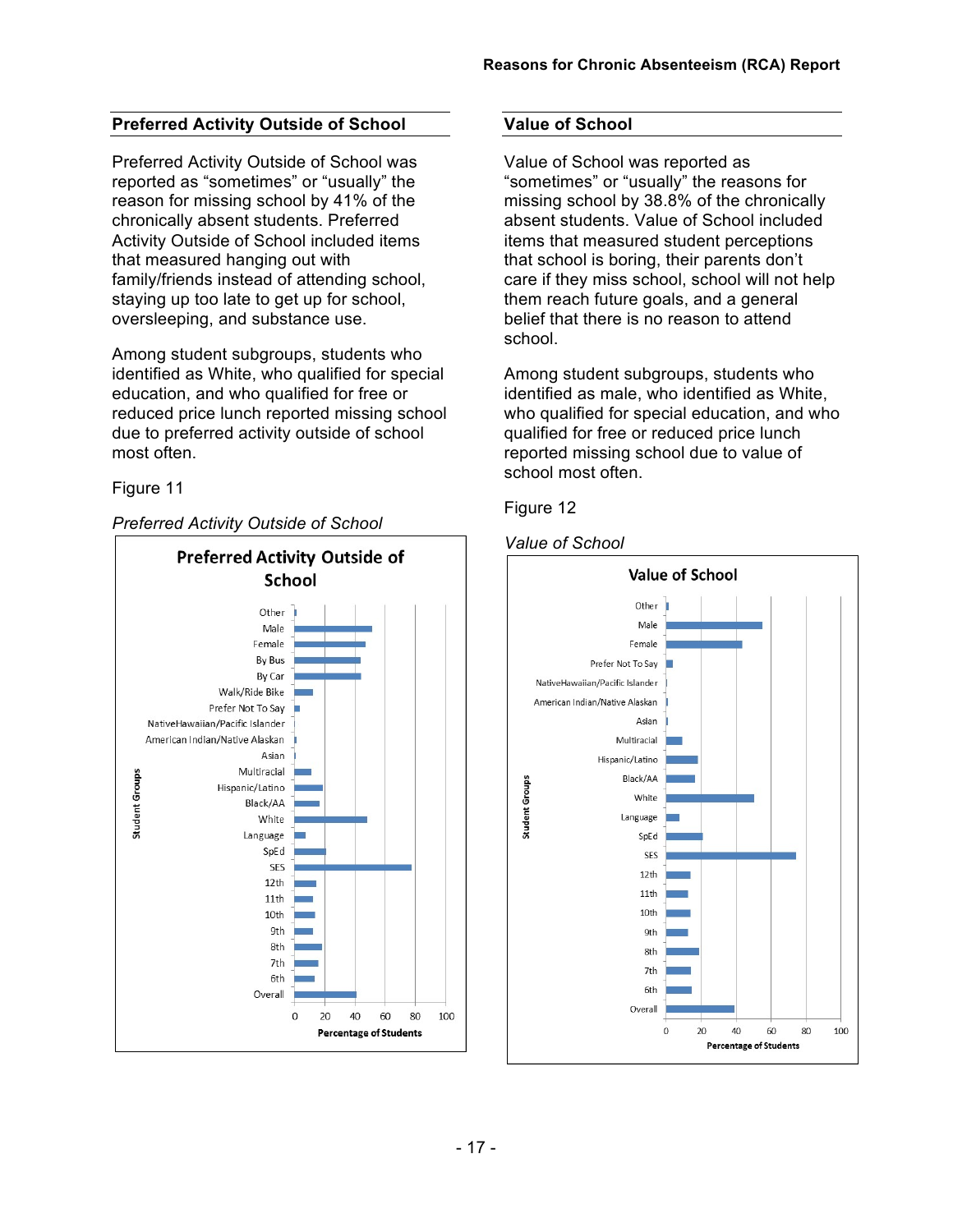# **Summary**

This report includes data on reasons for chronic absenteeism provided by over 5,700 chronically absent students in the United States. Below is a summary of the major findings from the survey. Each summary is followed by questions for stakeholders who engage in state- and/or nationallevel work to consider. Specifically, questions regarding the role of states and national and state organizations focused on attendance issues in supporting districts and schools to address students' perceptions of chronic absenteeism and to address barriers to students attending school consistently are provided.

One of the most basic strategies to begin to address concerning behaviors is to build general awareness of the behavior and the extent to which it deviates from standard levels of acceptability. Based on the responses to the items measuring perceptions of absences, it appears that students may be largely unaware of their own rate of absenteeism over time and misperceive what typical or acceptable rates of absenteeism are among secondary students.

Many states are wrestling with how to respond to the multifaceted reasons for chronic absenteeism through both policy and practice. Rafa<sup>3</sup> outlines four areas for state action: attendance improvement plans, public awareness initiatives, data usage and early warning systems, and school improvement efforts. Rafa also highlights implementation examples to highlight recommended policy changes. The reader is encouraged to review Rafa's recommendations when considering the questions below that we are raising given the findings from the RCA survey.

## *Big Idea Question 1: What are the implications of this study for state-level policy, regulation development, and implementation guidance?*

When answering this question, we encourage the reader to consider a number of additional questions that should inform their response.

- *How can state-level plans address attendance/chronic absenteeism?*
- *How can district-level plans address attendance/chronic absenteeism?*
- *To what extent would consistent definitions of a day of schooling, what constitutes an absence (e.g., full day versus partial day), and what constitutes chronic absenteeism (e.g., number of days) facilitate access to quality data to inform planning and problemsolving efforts?*
- *Should consistent state-wide data collection and reporting tools/systems (e.g. Early Warning Systems) be used to facilitate access to and use of data related to absenteeism?*
- *Should state led or supported public awareness campaigns be used to increase general knowledge about the issue?*
- *How can cross-sector (Community Physical and Mental Health, Juvenile Justice, Housing and Urban Development, Transportation, Education, Child Advocacy, Homelessness, etc.) task forces be created and supported to comprehensively address the multifaceted needs of students who are chronically absent?*

Many national and state-level organizations will be critical for supporting states in analyzing chronic absenteeism and in supporting intervention. Given the existing research on chronic

<sup>&</sup>lt;sup>3</sup> Rafa, A. (2017). *Chronic absenteeism: A key indicator of student success.* Education Commission of the States.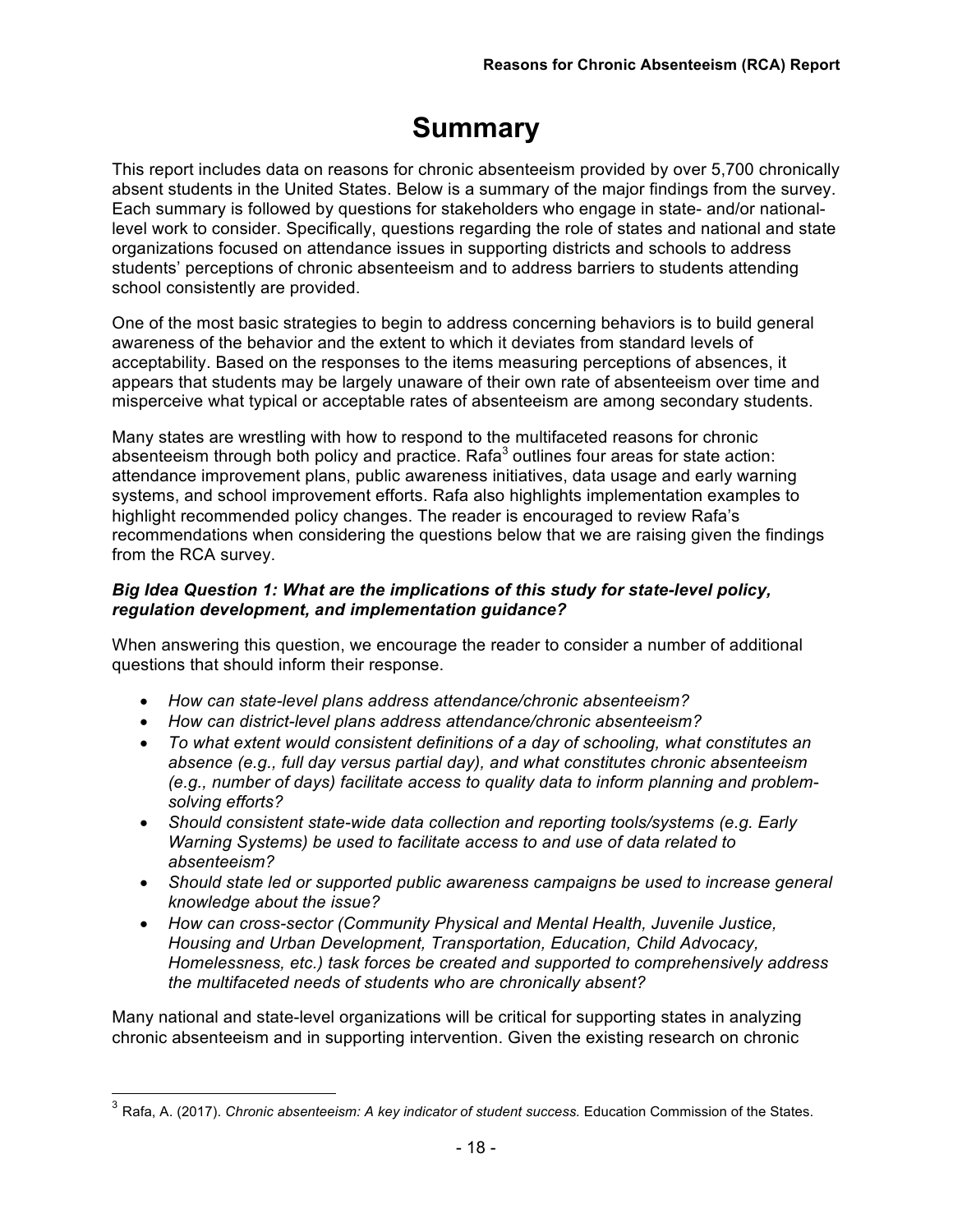absenteeism and what we learned from the RCA, we encourage readers involved with professional organizations that address absenteeism issues to consider the following questions.

## *Big Idea Question 2: What is the role of national and state organizations in supporting districts and schools to address chronic absenteeism?*

Additional questions for consideration:

- *What can professional organizations do to lobby federal and state policy makers for effective policy related to measuring and addressing chronic absenteeism?*
- *What information can be provided to policy makers to aide with consistent definitions of a day of schooling, what constitutes an absence, what constitutes chronic absenteeism?*
- *How can professional organizations facilitate or support research to better understand the prevalence and patterns of chronic absenteeism among PreK-12 students as well as evidence-based interventions?*
- *How can professional organizations facilitate or support research to better understand the prevalence and patterns of chronic absenteeism among student subgroups (e.g. students with disabilities, students from economically disadvantaged households, etc.) as well as effective evidence-based interventions?*
- *What is the role of professional organizations in building awareness of absenteeism rates and implications among students, families, and community stakeholders?*
- *How can association stakeholders build awareness or correct misperceptions of what constitutes typical or acceptable rates of absenteeism among students and families?*
- *How can professional association leaders develop cross-sector partnerships to address chronic absenteeism?*
- *How can family and community engagement to address chronic absenteeism be cultivated?*

The top reported reasons for chronic absenteeism among students were related to **health** (short-term illness, chronic illness, and medical/dental/mental health appointments), **transportation** (missing the bus, car problems, not wanting to walk in bad weather, and being out-of-town), **personal stress** (depression/sadness, stressed/upset, family emergencies), **preferred activity outside of school** (hung-out with family/friends, stayed-up too late/overslept, substance use), and **value of school** (perceptions that school is boring, no reason to come to school, belief that school will not help reach future goals, perception that parents don't care if absent from school).

The students provided ideas for supports to improve attendance that included **decreased level of difficulty/strictness** (less homework, more fair/consistent rules, more lenient dress codes), **engaging environments** (more interesting/fun/relevant/hands-on classes or instruction), **illness prevention** (not getting sick), **improved climate/relationships** (nicer peers or adults, less "drama", less bullying, **school schedule** (later start time, shorter classes, more time to pass between classes), and **academic support** (tutoring, better instruction, additional help from teachers).

In order to address the multifaceted needs of students who are chronically absent through the provision of comprehensive supports, districts and schools will need to partner with a variety of stakeholders. State regulatory agencies, state and national organizations, and technical assistance providers that address chronic absenteeism should consider how to best collaborate with districts and schools to intervene effectively.